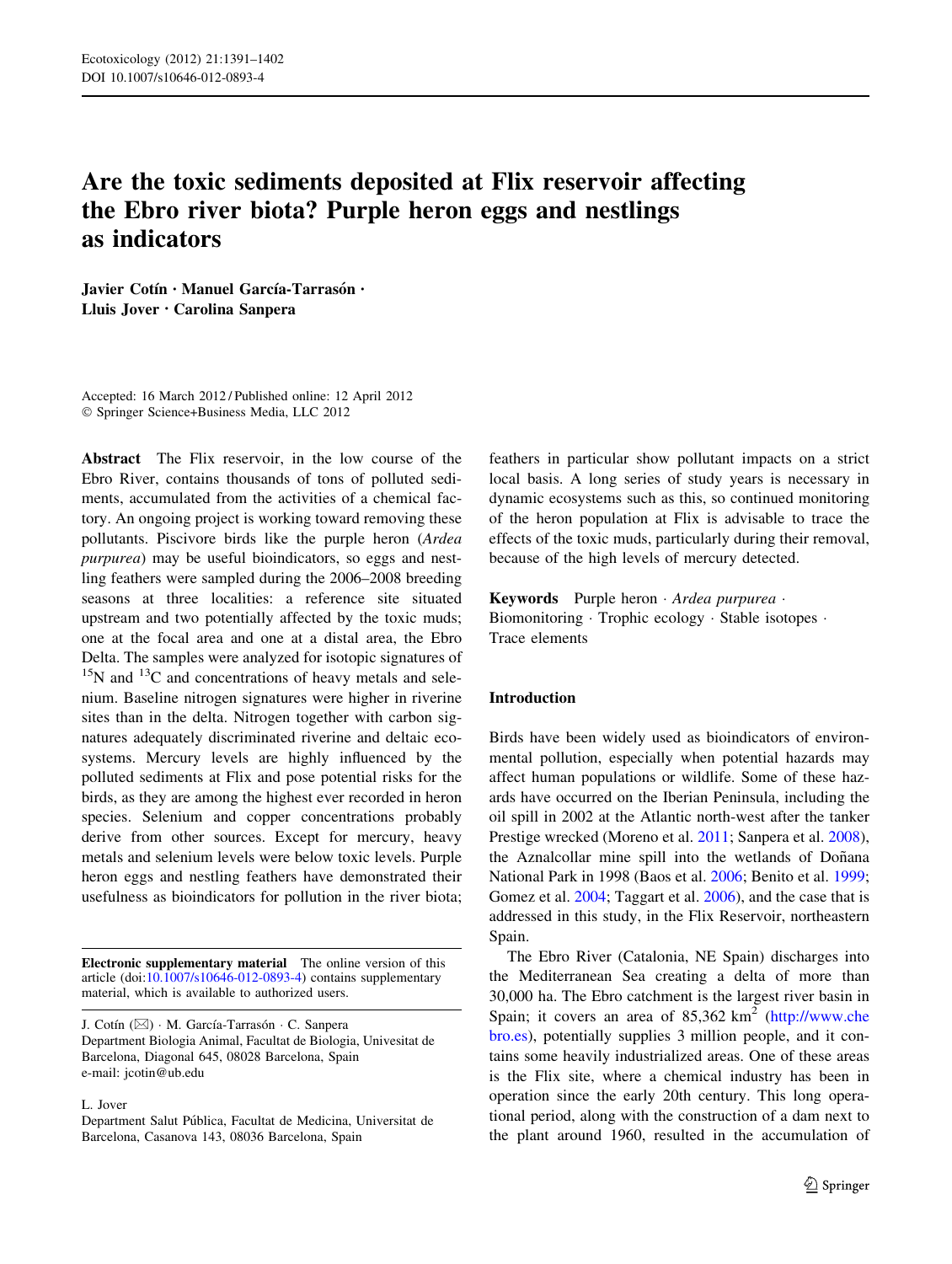200,000–360,000 tons of industrial wastes in the riverbed, occupying an area 700 m in length and 60 m wide. The mixture of heavily polluted sediments is composed of high concentrations of heavy metals (cadmium, arsenic, copper, chromium, selenium, lead and especially mercury), organochlorines (hexachlorobenzene (HCB), pentachlorobenzene, DDTs, polychlorobiphenyls (PCBs), polychloronaphthalenes and polychlorostyrenes) and radioactive <sup>210</sup>Pb (Bosch et al. [2009](#page-10-0); Fernandez et al. [1999](#page-10-0)). In addition, the Ebro River is currently affected by different agricultural and industrial activities, with significant impact on the existing biota (Mañosa et al. [2001](#page-11-0); Navarro et al. [2010](#page-11-0)). The pollutants originated at the Flix site are carried downstream by the Ebro River to its delta 90 km away (Llorente et al. [1987](#page-11-0); Navarro et al. [2009](#page-11-0); Pastor et al. [2004](#page-11-0)), especially during floods (Vericat and Batalla [2006](#page-11-0)).

As a consequence, a whole-ecosystem study on the environmental impact of such toxic muds was undertaken to evaluate their effects prior to an ongoing project aimed at removing the polluted sediments; this last initiative may imply a high risk of pollutant dispersal.

Other studies in the Flix reservoir have reported high levels of PCBs in sediments (Fernandez et al. [1999](#page-10-0)) and effects of pollutants on different sentinel species. Earthworms reached high levels of mercury (Ramos et al. [1999](#page-11-0)). Zebra mussels (Dreissena polymorpha) at this site had the highest levels of Hg and methylmercury ever reported, with mean values 20 times greater than the local background levels (Carrasco et al. [2008](#page-10-0)). Crayfish (Procambarus clarkii) and zebra mussels exhibited high toxic stress levels (high activities and levels of antioxidant enzymes, metallothioneins, lipid peroxidation and DNA strand breaks and decreased levels of glutathione) close to the waste dumps (Faria et al. [2010\)](#page-10-0), even crayfish presented levels of mercury exceeding legal values established by European Union legislation (Suarez-Serrano et al. [2010\)](#page-11-0). Mercury concentrations in tissues of carp (Cyprinus carpio) sampled downstream from Flix were one to two orders of magnitude higher than those from carp sampled upstream from Flix (Navarro et al. [2009](#page-11-0)) and catfish (Silurus ganis) exceeded the maximum mercury level recommended for human consumption (Carrasco et al. [2011\)](#page-10-0). Deformities, eroded fins, lesion and tumor anomalies and ectoparasites were clearly more frequent at the impacted area for several fish species (carp, roach: Rutilus rutilus and pumpkinseed sunfish: Lepomis gibbosus); also a significant lower body condition was detected for these species and bleak (Alburnus alburnus), while there was a negative impact on reproductive traits for carp and pumpkinseed (Benejam et al. [2010\)](#page-10-0). The responses to the pollutants were speciesspecific, and carp had the clearest effects on fitness-related traits at the impacted area, despite also being among the most tolerant to pollution.

Piscivorous birds such as herons (family Ardeidae) are suitable bioindicators of environmental pollution in aquatic systems (Champoux et al. [2006;](#page-10-0) Connell et al. [2003;](#page-10-0) De Luca-Abbott et al. [2001;](#page-10-0) Sakellarides et al. [2006\)](#page-11-0). They are in the upper trophic level of these ecosystems, and consequently they biomagnify and bioaccumulate persistent organic pollutants and some metals (Baker and Sepulveda [2009\)](#page-9-0).

In a previous study we showed that purple heron (Ardea purpurea) nestlings at Flix showed the highest frequencies of micronuclei in peripheral erythrocytes and reduced blood antioxidant defenses when compared with two other sampling sites, one upstream and another downstream (Quiros et al. [2008](#page-11-0)). Purple heron eggs showed elevated levels of HCB and PCBs (Barata et al. [2010\)](#page-9-0). Additionally, other bird populations such as terns (family Sternidae) foraging at the Ebro Delta showed the indirect effects of pollutants derived from the Flix reservoir as well as from the intensive agricultural activities taking place in the area (Cotin et al. [2011\)](#page-10-0).

In order to achieve a comprehensive evaluation of the toxic impact at the Ebro River lower course, purple heron eggs and nestlings were used as bioindicators; three sampling sites were chosen according to the breeding colonies of this species in the area of the Ebro River. One of the sites, situated 25 km upstream of the polluted sediments, was designated as reference (l'Aiguabarreig), while the other two, which are potentially affected by the toxic muds, were designated as focal area (Flix) and distal area (the Ebro Delta), situated 90 km downstream. Purple heron colonies were followed and sampled during consecutive years (2006–2008), in order to obtain a comprehensive vision of the highly dynamic ecosystem of the Ebro River, taking into account both trophic ecology and heavy metal exposure.

Heavy metals, when present at high concentrations, are of special concern, as they mainly enter organisms through diet (Burger et al. [1992](#page-10-0)). However, the exposure of individuals varies according to their trophic habits. Therefore, besides the analysis of contaminants, stable isotopes analysis (SIA) were used to get a better understanding of purple heron trophic ecology (Abdennadher et al. [2011;](#page-9-0) Nisbet et al. [2002](#page-11-0); Ramirez et al. [2011;](#page-11-0) Sanpera et al. [2007](#page-11-0); Tavares et al. [2007](#page-11-0)). Stable isotope signatures of nitrogen  $(\delta^{15}N)$  and carbon  $(\delta^{13}C)$  have been extensively used in studies of bird communities, focusing on their trophic ecology and relationships (Cherel et al. [2008](#page-10-0); Cotin et al. [2011](#page-10-0); Forero and Hobson [2003](#page-10-0); Hobson et al. [1994](#page-11-0); Koiadinovic et al. [2008](#page-11-0); Moreno et al.  $2010$ ).  $\delta^{15}N$  of tissues reflects the trophic level, with consumer signatures being higher than in their prey (Forero et al. [2005](#page-10-0)). Information about the source of carbon entering a food web can be obtained from  $\delta^{13}$ C (Hobson [1999](#page-11-0)), providing insight about the foraging habitat.

Data obtained from egg samples integrate the adult diet prior to egg laying because herons, as income breeders,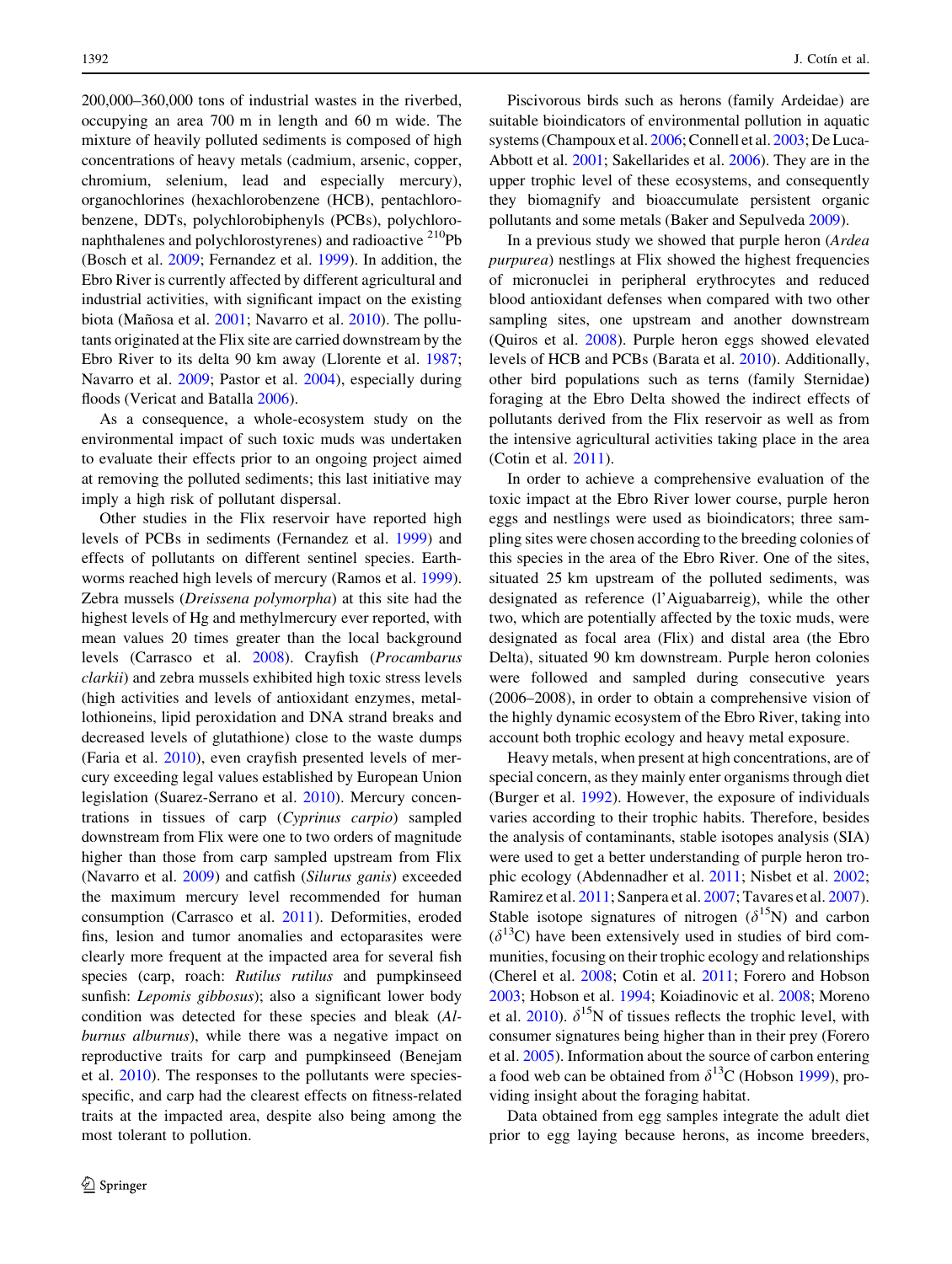obtain most of the materials used in clutch formation from diet (Hobson et al. [2000;](#page-11-0) Ruiz et al. [1998\)](#page-11-0), while nestling feathers integrate the diet obtained by the adults and consumed by the nestlings during growth. The use of nestlings has two advantages. First, the effect of age-related bioaccumulation is avoided, because the time of exposure has been low and similar for all individuals. Second, because all the chicks are provisioned with prey caught by parents in the surroundings of the colony, the results should reflect only the impact of local pollution.

Here we aim to assess the relevance of the toxic mud in the river contamination processes through a comparative study of purple heron populations breeding at the focal area and two other sites subjected to different contamination pressures. For this purpose, purple heron nestlings and eggs were used as bioindicators and the relationship between trophic level and pollutant concentrations was examined. The first objective was to measure pollutant levels in eggs and nestling feathers in order to establish whether values merit conservational concern, while determining the trophic ecology of these populations, in order to appropriately assess the pollutant exposure. The second objective was to determine which sample type, either eggs or feathers, more accurately reflects such impact or exposure in order to suggest its use as a bioindicator once the toxic muds have been removed. We tested the following main hypothesis: pollutant concentrations and exposure will be higher in herons breeding at Flix and the Ebro Delta than in l'Aiguabarreig after adjusting the pollutant level input by their trophic level. The results may be useful to define conservation policies to be applied in this area, and as both herons and heavy metal pollution are distributed worldwide, results obtained in this study may be used to assess the effects of pollution in other areas of concern.

#### Materials and methods

#### Study sites

Purple heron eggs and mantle feathers of nestlings were collected at three selected sites along the Ebro River, NE Spain (see Fig. 1). L'Aiguabarreig site (41°23'N, 00°19'E) is a riverine island called ''Illa de los Martinets'', located at the confluence of two Ebro tributaries, the Cinca and Segre Rivers. This highly valuable ecological spot and sanctuary for aquatic birds is located upstream from the Flix site  $(41°14'N, 00°31'E)$  and therefore unaffected by the Flix factory and its toxic sediments. Despite the industrial activity, Flix dam surroundings have surprisingly become a valuable wetland with a profusion of nesting birds, including herons, storks and marsh harriers. The Ebro Delta  $(40^{\circ}42'N, 00^{\circ}50'E)$  is one of the largest wetlands in the

western Mediterranean region and is home to extensive bird colonies. Occupying an area of  $320 \text{ km}^2$ , this wetland presents a wide variety of habitats, such as rice fields, farmland, abandoned fields, lagoons, salt marshes and beaches. The coastal lagoons, although connected to the sea and thus expected to hold brackish water, receive considerable freshwater input from the rice fields from spring to autumn, thereby lowering their salinity, which almost reaches that of freshwater during those seasons.

## Sampling

Egg sampling was conducted for the breeding seasons of 2006 and 2007 during the laying period, and feather sampling during the breeding seasons of 2006, 2007 and 2008, just 1 week before the estimated peak fledging period. Number of samples was: l'Aiguabarreig (12 eggs collected in 2007; 7 feather samples in 2006, 7 in 2007 and 4 in 2008), Flix (12 eggs collected in 2006, 16 in 2007; 10, 11 and 9 feather samples, respectively) and the Ebro Delta (14 eggs in 2006, 25 in 2007; 4, 16 and 12, feather samples, respectively). Eggs were not collected during 2006 at l'Aiguabarreig due to unusual adverse climatic and river flow conditions which limited the access to the area and nest localization. To avoid pseudo-replication, only one egg or nestling was sampled per nest. Eggs and nestlings were sampled with the permission of the Serveis de Fauna i Pesca, Generalitat de Catalunya (Spain).



Fig. 1 Map showing the sampling sites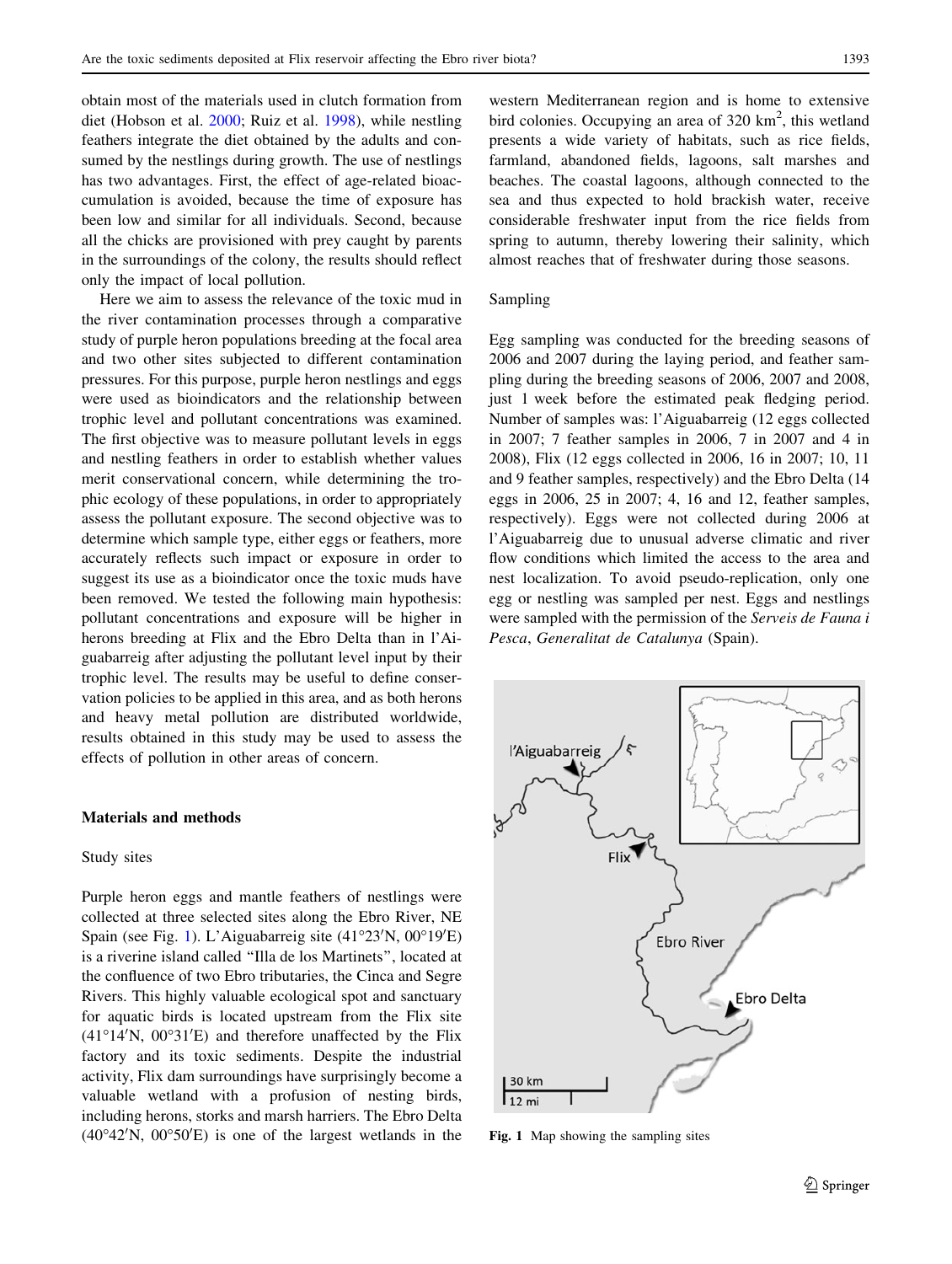Eggs were labeled and kept refrigerated until reaching the laboratory. Once there, they were kept frozen  $(-20 \degree C)$ until analysis. Egg content was then separated from the egg shell, weighed, and placed into a glass container for freezedrying. Freeze-dried samples were homogenized and an aliquote was used for trace element determination. A subsample was lipid-extracted for stable isotope analysis using methanol and chloroform, following Folch's method (Folch et al. [1957](#page-10-0)).

Feather samples were kept in polyethylene bags and frozen until the cleaning process. Once in the laboratory, feathers were cleaned with a 0.1 M NaOH solution and dried for 24 h at 50  $^{\circ}$ C prior to trace element determination and SIA. Once they were cleaned and dry, in order to homogenize them for SIA, all feathers were ground to an extremely fine powder using an impactor mill (Freezer Mill 6750, Spex CertiPrepH Inc., Metuchen, NJ, USA) operating at liquid nitrogen temperature. Additionally, for a better understanding of the trophic ecology of the herons, crayfish and carp from regurgitates obtained during the nestling sampling were also prepared for SIA analysis following the procedure described for egg samples.

## Stable isotopes analysis

Sub-samples (ca. 0.36 mg for  $\delta^{13}$ C and  $\delta^{15}$ N) of the homogenized eggs and the ground feathers were placed into tin buckets and crimped for combustion. Isotopic analyses were carried out by EA-IRMS (elemental analysis-isotope ratio mass spectrometry) by means of a Thermo Finnigan Flash 1112 elemental analyzer coupled to a Delta isotope ratio mass spectrometer via a CONFLO III interface.

Stable isotope ratios were expressed in conventional notation as parts per thousand  $(\%_0)$  following the equation:  $\delta X = [(R \text{ sample/R standard})-1] \times 1,000$ , where X is <sup>15</sup>N or  ${}^{13}C$  and R is the corresponding  ${}^{15}N/{}^{14}N$  or  ${}^{13}C/{}^{12}C$ . The standards for  ${}^{15}N$  and  ${}^{13}C$  are atmospheric nitrogen and Pee Dee Belemnite, respectively. Precision and accuracy for  $\delta^{13}$ C measurements was  $\leq 0.1$  and  $\leq 0.3$  ‰ for  $\delta^{15}$ N. The laboratory applies international standards, which are run for every 12 samples: IAEA CH<sub>7</sub> (87 % of C), IAEA CH<sub>6</sub> (42 % of C) and USGS 24 (100 % of C) for <sup>13</sup>C and IAEA N1 and IAEA N2 (with 21 % of N) and IAEA  $NO_3$ (13.8 % of N) for  $^{15}$ N.

## Trace elements analysis

Trace metal determination of mercury, selenium, copper, lead, chromium and arsenic (chromium and arsenic only 2007–2008) was carried out by means of ICP-MS Perkin Elmer ELAN 6000.

Before the trace metal determination, homogenized subsamples of freeze-dried eggs and ground feathers (ca. 100 mg) were digested in  $H_2NO_3$  and  $H_2O_2$  in Savilles Teflon digestion vessels for 12 h at 100  $^{\circ}$ C. Accuracy of analysis was checked by measuring certified reference material (Lobster hepatopancreas Tort-2 and Dogfish liver Dolt-3; National Research Council Canada for eggs and human hair CRM 397, Community Bureau of Reference, Commission of the European Communities in the case of feather samples).

Mean recoveries ranged 96–100 % for total mercury, selenium, copper, lead, chromium and arsenic; and no corrections were done. Values of limit of detection were: 0.1 ng/ g for Pb and As, 0.2 for Hg and Cu, 0.5 ng/g for Cr and 1 ng/g for Se. Determinations below such values were set to 'not detected'. All trace elements concentrations were expressed on a dry weight basis (ng/g, i.e., parts per billion).

Trace elements and SIAs were performed at the Serveis Científico-Tècnics (Universitat de Barcelona).

#### Statistical methods

Values of trace elements concentrations and stable isotope ratios were routinely checked for normal distributions using Kolmogorov–Smirnov and Shapiro–Wilk tests, together with Q–Q plots. Trace elements concentrations showed clear skewed distributions which were normalized by applying a logarithmic transformation. Samples with values under detection limit were assigned with 1/2 of the detection limit value of a trace element when the percentage of detection of that trace element ranged between 50 and 100 %.

When the high number of values below detection limit precludes carrying out comparisons, we looked for differences among localities in the percentage of samples with detected values using Fisher exact test for  $2 \times 3$  tables.

Comparisons among localities and years were carried out using one way analysis of variance and applying the Levene test to check for homoscedasticity. Welch Correction was used accordingly. To test for ''a posteriori'' pairwise differences we used Tamhane's or SNK tests. Descriptive statistics and mean differences between groups and their 95 % confidence intervals were used to show the results. Statistical analysis was carried out using PASW Statistics 18.0.

## Results

Descriptive statistics (mean, standard deviation, minimum and maximum) for stable isotopes are presented in Table [1.](#page-4-0) Trace element descriptive statistics (geometric mean and 95 % CI) are presented in Table [2](#page-5-0) for feathers and in Table [3](#page-5-0) for eggs. One of the eggs sampled during 2007 at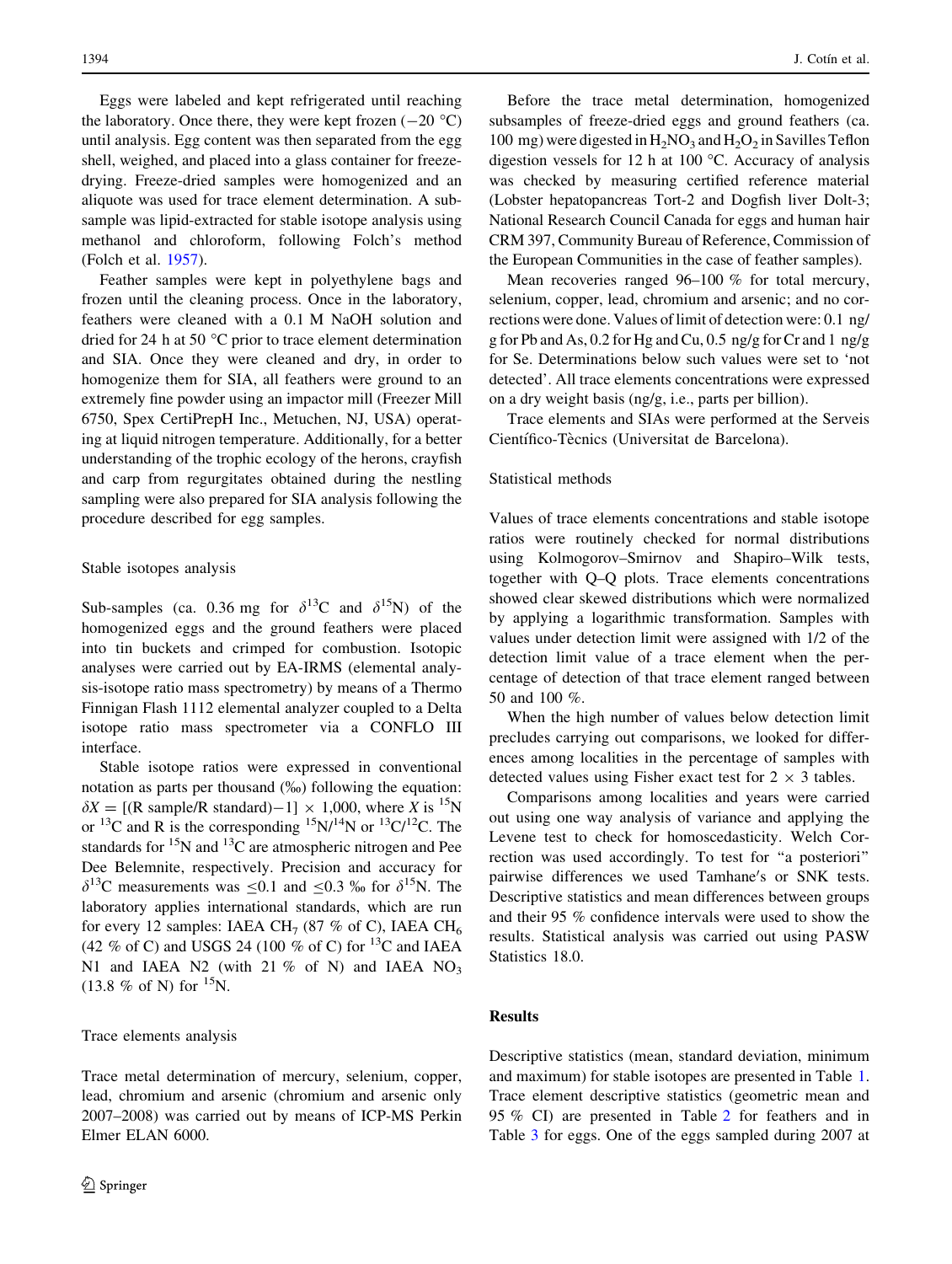<span id="page-4-0"></span>Table 1 Descriptive statistics of stable isotopes signatures in feathers and eggs of purple heron nestlings (Ardea purpurea) from the three sites and years

|                     | Site         | Year | Sample         |         |           |         |         |             |         |     |         |         |  |  |
|---------------------|--------------|------|----------------|---------|-----------|---------|---------|-------------|---------|-----|---------|---------|--|--|
|                     |              |      | Feather        |         |           |         |         |             | Egg     |     |         |         |  |  |
|                     |              |      | N              | Mean    | <b>SD</b> | Min     | Max     | $\mathbf N$ | Mean    | SD  | Min     | Max     |  |  |
| $\delta^{15}N(\%)$  | Aiguabarreig | 2006 | $\tau$         | 18.5    | 0.9       | 16.7    | 19.6    |             |         |     |         |         |  |  |
|                     |              | 2007 | 7              | 18.9    | 1.6       | 15.8    | 20.5    | 12          | 19.0    | 2.3 | 14.7    | 21.5    |  |  |
|                     |              | 2008 | $\overline{4}$ | 19.2    | 1.9       | 16.4    | 20.3    |             |         |     |         |         |  |  |
|                     | Flix         | 2006 | 10             | 22.3    | 0.7       | 20.8    | 23.2    | 12          | 20.5    | 1.3 | 18.1    | 22.7    |  |  |
|                     |              | 2007 | 11             | 21.6    | 1.2       | 19.0    | 22.8    | 15          | 19.8    | 2.1 | 16.1    | 22.3    |  |  |
|                     |              | 2008 | 9              | 21.6    | 0.5       | 20.6    | 22.2    |             |         |     |         |         |  |  |
|                     | Ebro Delta   | 2006 | 4              | 13.9    | 1.4       | 12.3    | 15.5    | 14          | 13.9    | 1.5 | 11.8    | 17.1    |  |  |
|                     |              | 2007 | 16             | 13.9    | 0.7       | 12.8    | 15.6    | 25          | 13.3    | 1.0 | 11.6    | 15.7    |  |  |
|                     |              | 2008 | 12             | 14.4    | 1.0       | 13.0    | 15.7    |             |         |     |         |         |  |  |
| $\delta^{13}C~(\%)$ | Aiguabarreig | 2006 | 7              | $-25.6$ | 0.9       | $-27.0$ | $-24.3$ |             |         |     |         |         |  |  |
|                     |              | 2007 | $\tau$         | $-27.5$ | 0.5       | $-28.3$ | $-27.0$ | 12          | $-27.2$ | 1.5 | $-29.9$ | $-25.2$ |  |  |
|                     |              | 2008 | $\overline{4}$ | $-27.4$ | 0.9       | $-28.7$ | $-26.8$ |             |         |     |         |         |  |  |
|                     | Flix         | 2006 | 10             | $-25.8$ | 0.8       | $-27.1$ | $-24.4$ | 12          | $-27.5$ | 0.9 | $-28.9$ | $-25.9$ |  |  |
|                     |              | 2007 | 11             | $-27.0$ | 0.7       | $-28.1$ | $-25.9$ | 16          | $-28.3$ | 0.9 | $-29.2$ | $-25.8$ |  |  |
|                     |              | 2008 | 9              | $-28.6$ | 0.4       | $-29.3$ | $-28.1$ |             |         |     |         |         |  |  |
|                     | Ebro Delta   | 2006 | $\overline{4}$ | $-24.0$ | 1.8       | $-26.2$ | $-22.2$ | 14          | $-24.9$ | 1.0 | $-26.3$ | $-23.2$ |  |  |
|                     |              | 2007 | 16             | $-24.1$ | 0.9       | $-25.0$ | $-22.1$ | 25          | $-26.3$ | 1.5 | $-30.4$ | $-23.1$ |  |  |
|                     |              | 2008 | 12             | $-22.6$ | 3.2       | $-25.6$ | $-16.9$ |             |         |     |         |         |  |  |

Flix site presented a nitrogen value out of range and was excluded from those analyses involving  $\delta^{15}$ N.

Stable isotopes of prey (crayfish and carp samples) are shown in the scatterplot of  $\delta^{15}N$  and  $\delta^{13}C$  in Fig. [2](#page-6-0).

## Feather and eggs samples

With regard to  $\delta^{15}N$  no significant interaction between locality and year was detected. Significant differences were found among localities for both feathers ( $F_{2,77} = 445$ ,  $p < 0.001$ ) and eggs ( $F_{2,75} = 146$ ,  $p < 0.001$ ), but not among years. In feather samples, Flix presented the higher values, followed by l'Aiguabarreig, and with the lowest values, the Ebro Delta, while for eggs l'Aiguabarreig and Flix had the highest values (with no significant differences between l'Aiguabarreig and Flix) and the Ebro Delta the lowest (Fig. [3\)](#page-6-0).

A significant interaction between locality and year was found in carbon signatures of feathers (see Fig. [3](#page-6-0)); although localities always ranked in the same order, magnitude of differences among them varies with year. Significant differences were found among localities in all years  $(F_{2,18} = 3.9, p = 0.038; F_{2,31} = 69.4, p < 0.001;$  $F_{2,22} = 19.5, p < 0.001$ , for 2006, 2007 and 2008 respectively). No interaction was found in egg samples, but significant differences were found among localities  $(F_{2,75} = 28, p < 0.001)$  and between years  $(F_{1,75} = 14.3,$  $p < 0.001$ ). The Ebro Delta was the locality with the highest values for both eggs and feathers, while l'Aiguabarreig and Flix showed the lowest (with no significant differences between l'Aiguabarreig and Flix). Signatures were higher in 2006 than 2007 for egg samples.

Mercury showed a significant interaction between locality and year in feathers and significant differences were found among localities in all years ( $F_{2,18} = 33.7$ ,  $p < 0.001$ ,  $F_{2,31} = 54.1$ ,  $p < 0.001$ ,  $F_{2,22} = 15.5$ ,  $p <$ 0.001, for 2006, 2007 and 2008 respectively). Post hoc comparisons showed that Flix was the locality with the highest levels and l'Aiguabarreig and the Ebro Delta did not differed significantly. Egg samples did not show an interaction, but significant differences among localities  $(F_{2.75} = 14.8, p < 0.001)$  and between years  $(F_{1,75} = 20,$  $p < 0.001$ ) (Fig. [4](#page-7-0)). In eggs, Flix again showed the highest values, followed by the Ebro Delta, with the lowest values in l'Aiguabarreig. Levels were higher in 2006 than in 2007.

Selenium levels showed significant differences among localities (Feather:  $F_{2,77} = 22.9, p < 0.001$ ; Egg:  $F_{2,75} =$ 10.9,  $p < 0.001$ ) and in egg samples also between years  $(F_{1,75} = 6.3, p = 0.014)$  $(F_{1,75} = 6.3, p = 0.014)$  (Fig. 4). No interaction among site and year was found in feather or egg samples. For feather samples, Flix was the site with the highest values, followed by l'Aiguabarreig and the Ebro Delta with the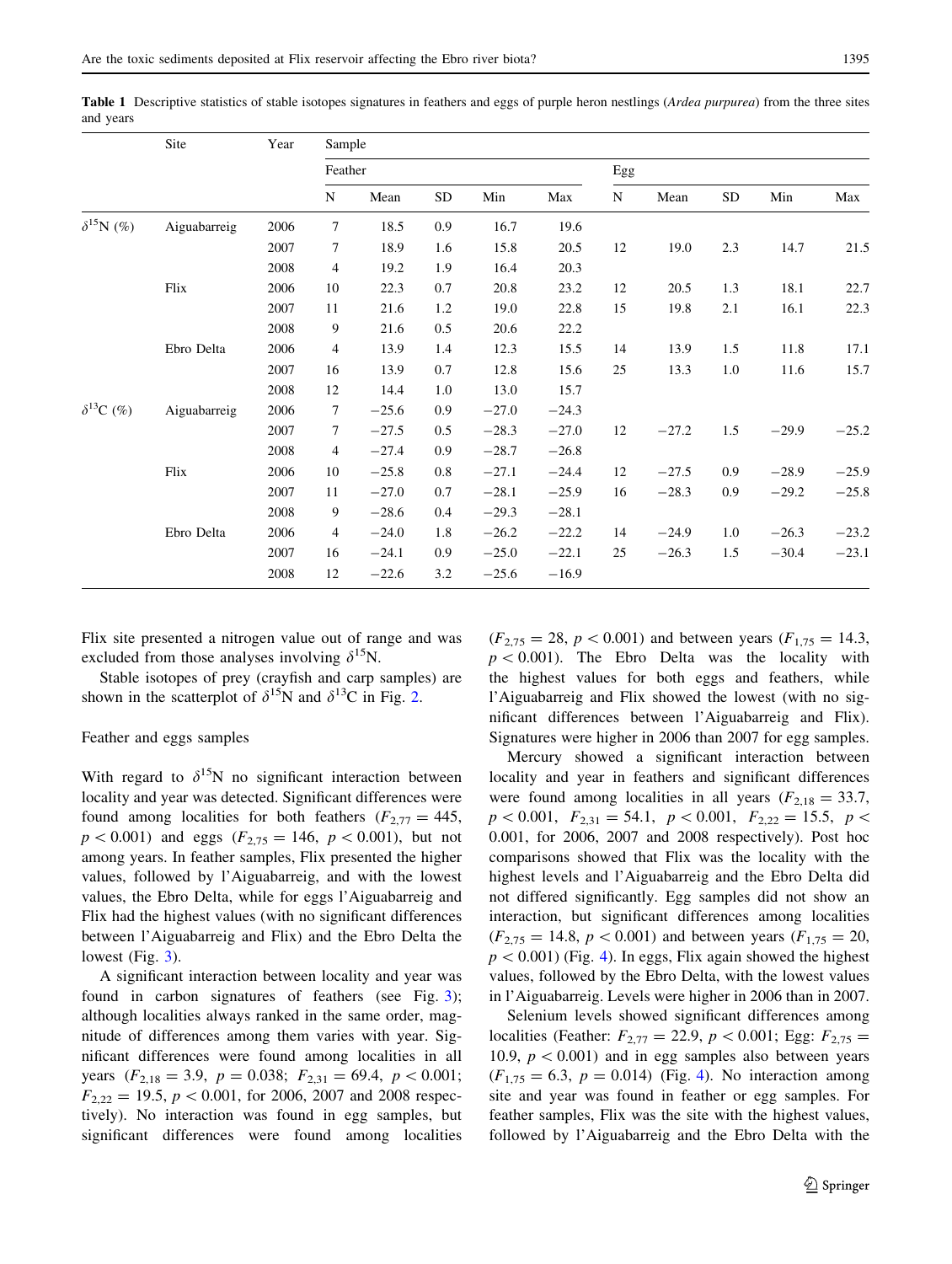|      | Year   | Site             |                 |         |        |      |         |         |         |                |         |         |         |
|------|--------|------------------|-----------------|---------|--------|------|---------|---------|---------|----------------|---------|---------|---------|
| [Hg] |        | l'Aiguabarreig   |                 |         |        | Flix |         |         |         | Ebro Delta     |         |         |         |
|      | 2006   | $\%$<br>100      | Mean<br>1501.0b | 95 % CI |        | $\%$ | Mean    | 95 % CI |         | $\%$           | Mean    | 95 % CI |         |
|      |        |                  |                 | 1087.4  | 2072.0 | 100  | 7377.9a | 5186.1  | 10496.1 | 100            | 2407.0b | 1944.1  | 2980.1  |
|      | 2007   | 100              | 1548.4b         | 1160.5  | 2065.9 | 100  | 6614.7a | 5081.2  | 8610.8  | 100            | 1395.7b | 1106.8  | 1760.0  |
|      | 2008   | 100              | 1469.1b         | 1277.2  | 1690.0 | 100  | 3781.4a | 2555.1  | 5596.3  | 100            | 1801.3b | 1562.8  | 2076.3  |
| [Se] | 2006   | 100              | 1811.9B         | 1542.8  | 2127.9 | 100  | 2609.2A | 2311.2  | 2945.7  | 75             | 1289.9C | 624.6   | 2663.7  |
|      | 2007   | 86               | 1654.6          | 1122.9  | 2437.9 | 100  | 2364.4  | 2047.9  | 2729.7  | 81             | 1244.3  | 1007.7  | 1536.4  |
|      | 2008   | 100              | 2214.6          | 2065.4  | 2374.6 | 100  | 2238.9  | 1723.6  | 2908.3  | 100            | 1705.8  | 1479.1  | 1967.3  |
| [Cu] | 2006*  | 100              | 8638.4          | 7658.0  | 9744.4 | 100  | 8076.5  | 7373.7  | 8846.2  | 100            | 11282.6 | 9618.3  | 13234.9 |
|      | 2007** | 100              | 5698.3          | 4585.4  | 7081.1 | 100  | 6070.0  | 5478.3  | 6725.6  | 100            | 5849.4  | 5385.7  | 6353.0  |
|      | 2008** | 100              | 5921.9          | 5395.0  | 6500.2 | 100  | 5704.8  | 4698.3  | 6927.0  | 100            | 7766.2  | 6033.2  | 9996.9  |
| [Pb] | 2006   | 100              | 1349.6          | 1009.7  | 1804.0 | 100  | 1622.0  | 1383.3  | 1901.9  | 100            | 2038.2  | 1476.3  | 2813.9  |
|      | 2007   | $\boldsymbol{0}$ |                 |         |        | 9    |         |         |         | $\overline{0}$ |         |         |         |
|      | 2008   | 25               |                 |         |        | 56   | 54.8    | 33.3    | 90.2    | 75             | 76.1    | 50.1    | 115.8   |
| [Cr] | 2007*  | 100              | 1603.8B         | 1511.4  | 1701.9 | 100  | 1736.5A | 1619.9  | 1861.5  | 100            | 1541.2B | 1447.0  | 1641.4  |
|      | 2008** | 100              | 1961.2          | 1848.5  | 2080.8 | 100  | 2059.0  | 1961.4  | 2161.5  | 100            | 2055.8  | 1956.2  | 2160.5  |
| [As] | 2007   | 29               |                 |         |        | 27   |         |         |         | 88             | 157.3   | 138.5   | 178.7   |
|      | 2008   | 100              | 69.8B           | 48.1    | 101.3  | 100  | 68.0B   | 52.2    | 88.8    | 100            | 148.0A  | 117.7   | 186.1   |

<span id="page-5-0"></span>Table 2 Descriptive statistics of trace elements expressed in ng/g in feathers of purple heron nestlings (Ardea purpurea) from the three sites and years

Asterisks and capital letters show significant differences among years or among localities respectively, in the case of no interaction between both factors. Minuscule are used to show significant differences between localities for a particular year when interaction was detected

Table 3 Descriptive statistics of trace elements expressed in ng/g in eggs of purple heron (Ardea purpurea) from the three sites and years

|      | Year     | Site           |         |         |        |      |                     |         |        |            |          |         |        |  |
|------|----------|----------------|---------|---------|--------|------|---------------------|---------|--------|------------|----------|---------|--------|--|
| [Hg] | $2006*$  | l'Aiguabarreig |         |         |        | Flix |                     |         |        | Ebro Delta |          |         |        |  |
|      |          | $\%$           | Mean    | 95 % CI |        | $\%$ | Mean                | 95 % CI |        | $\%$       | Mean     | 95 % CI |        |  |
|      |          |                |         |         |        | 100  | 1007.9A             | 703.4   | 1444.2 | 100        | 636.0B   | 513.2   | 788.6  |  |
|      | $2007**$ | 100            | 159.5C  | 100.6   | 253.0  | 100  | 579.8A              | 366.0   | 918.3  | 100        | 257.6B   | 195.5   | 339.5  |  |
| [Se] | 2006*    |                |         |         |        | 100  | 3808.6A             | 3293.7  | 4404.1 | 100        | 2937.5B  | 2495.0  | 3458.5 |  |
|      | $2007**$ | 100            | 3468.0A | 3114.0  | 3862.3 | 100  | 3398.8A             | 3123.6  | 3698.2 | 100        | 2690.7 B | 2451.5  | 2953.4 |  |
| [Cu] | 2006     |                |         |         |        | 100  | 5211.5a             | 4743.4  | 5725.7 | 100        | 4713.3a  | 4363.0  | 5091.8 |  |
|      | 2007     | 100            | 3721.5c | 3261.5  | 4246.4 | 100  | 4022.1 <sub>b</sub> | 3686.8  | 4387.9 | 100        | 4342.1a  | 4087.3  | 4612.8 |  |
| [Cr] | 2007     | 100            | 2529.1  | 2453.4  | 2607.1 | 100  | 2425.2              | 2244.5  | 2620.4 | 100        | 2599.3   | 2527.5  | 2673.1 |  |
| [As] | 2007     | 83             | 127.8B  | 115.1   | 141.9  | 69   | 130.6B              | 103.3   | 112.9  | 100        | 167.8A   | 151.6   | 185.6  |  |

Asterisks and capital letters show significant differences among years or among localities respectively, in the case of no interaction between both factors. Minuscule are used to show significant differences between localities for a particular year when interaction was detected

lowest values. In eggs l'Aiguabarreig and Flix had the highest values (with no significant differences between them), while Ebro Delta the lowest, and levels during 2006 were higher than in 2007.

Concerning copper levels, a significant interaction between locality and year was found in eggs. Significant differences were found among localities ( $F_{2,75} = 4$ ,  $p =$ 0.022) and between years  $(F_{2,75} = 23.3, p < 0.001)$  in feathers, while in eggs differences were found only in 2007  $(F_{1,24} = 3.3, p = 0.082; F_{2,50} = 3.6, p = 0.034,$  for 2006 and 2007 respectively). In feather samples, pairwise tests failed to find significant differences, and levels during 2006 were higher than those detected in 2007 and 2008. For eggs, differences found in 2007 showed the Ebro Delta as the site with the highest levels and l'Aiguabarreig as the one with the lowest, while Flix presented intermediate values.

Chromium levels did not show an interaction between locality and year, but showed significant differences among localities  $(F_{2,55} = 3.27, p = 0.045)$  and years  $(F_{1,55} =$ 87.19,  $p < 0.001$ ) in feathers. For feather samples, Flix was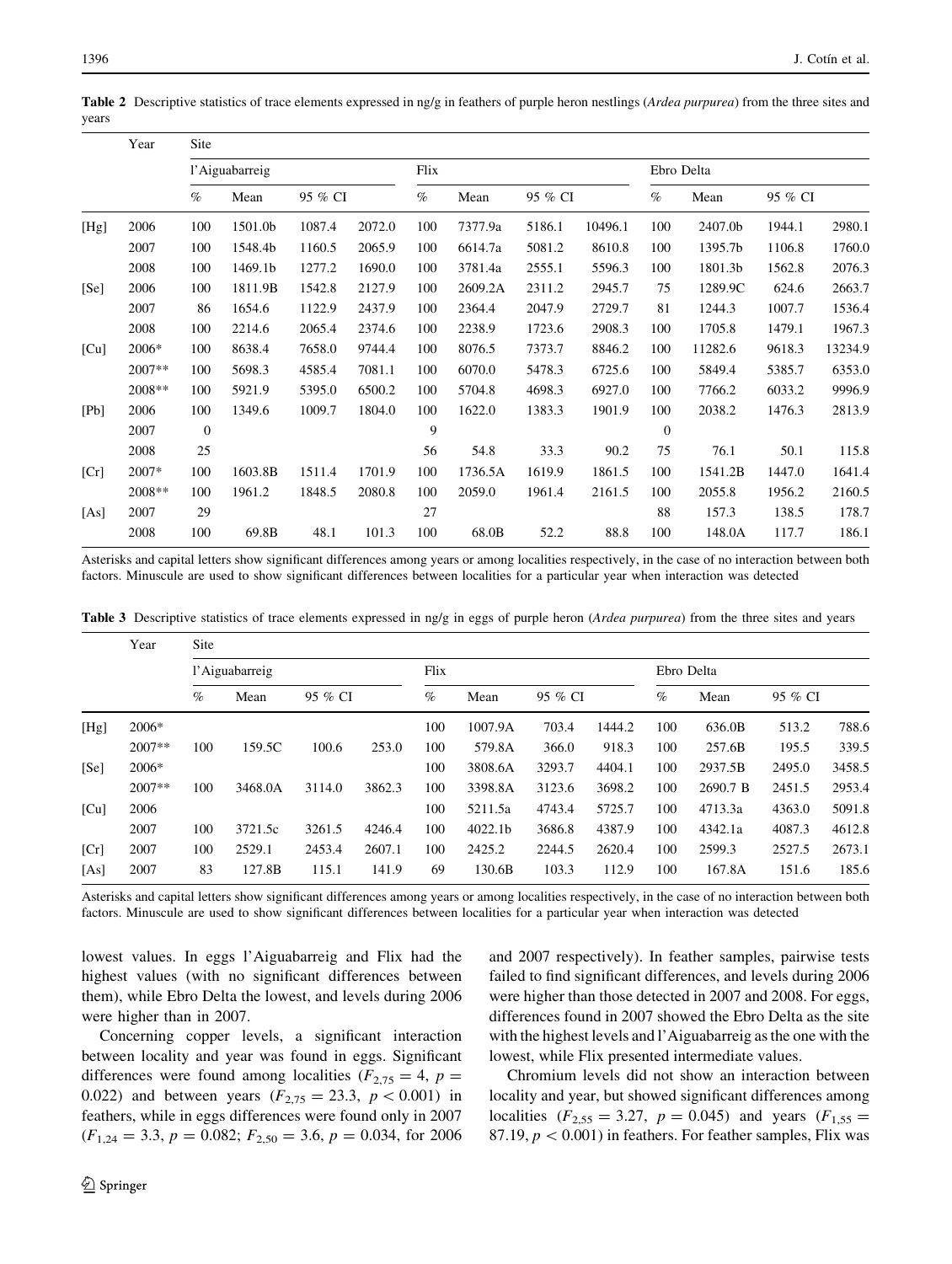<span id="page-6-0"></span>

Fig. 2 Plots of  $\delta^{15}N$  and  $\delta^{13}C$  signatures indicating the mean position of the crayfish and carp sampled of the three sampled sites (two for carp). Circles indicate mean value, lines their corresponding 95 % confidence intervals

the site with the highest values, while l'Aiguabarreig and the Ebro Delta presented lower ones (with no significant differences between l'Aiguabarreig and the Ebro Delta). Also, levels were higher during 2008 than during 2007. Significant differences were not found in egg samples  $(F_{2,50} = 2.59, p = 0.085).$ 

Arsenic levels showed significant differences among localities (Feather<sub>2008</sub>:  $F_{2,22} = 15.9$ ,  $p < 0.001$ ; Egg<sub>2007</sub>:  $F_{2,50} = 11.16, p < 0.001$  for both sample types. For both feather and eggs samples, the Ebro Delta was the site with the highest values, l'Aiguabarreig and Flix had lower ones (with no significant differences between them). In 2007 percentage of feather samples above detection limit were compared, resulting in a significant difference among localities (Fisher exact test,  $p = 0.0014$ ), showing in the Ebro Delta higher percentages of detection.

Information on lead levels in feathers is shown in Table [2](#page-5-0); due to the highly variable percentage of detected samples, running adequate statistical analysis was not possible, so quantitative differences among sites or years are not given. Nevertheless, we were able to compare percentage of feather samples with quantifiable values among localities, and we found that in 2007 there was not significant differences (Fisher exact test,  $p = 0.54$ ) whereas significant difference arises in 2008 (Fisher exact test,  $p = 0.031$ ) samples from l'Aiguabarreig presenting a lower percentage of detection. Lead was not detected in eggs samples.

Comparison between feather and egg signatures and trace element levels

For such comparisons, only data from 2007 are taken into account, as both feather and eggs samples were collected at all sites only during that year.



Fig. 3 Plots of  $\delta^{15}N$  and  $\delta^{13}C$  signatures indicating the mean position of the purple heron nestlings and eggs of the three sampled sites in each year. Circles (feathers F) and triangles (eggs E) indicate mean value, and lines their corresponding 95 % confidence intervals

With regard to mercury, selenium and copper levels, no interaction between site and sample type was detected, and significant differences were found among sample types (Hg:  $F_{1,83} = 205.3$ ,  $p < 0.001$ ; Se:  $F_{1,83} = 107.9$ ,  $p <$ 0.001; Cu:  $F_{1,83} = 93.8$ ,  $p < 0.001$ ). Chromium levels presented interaction between site and sample type, and significant differences were found among sample types in all sites (l'Aiguabarreig:  $F_{1,17} = 312.7 \, p < 0.001$ ; Flix: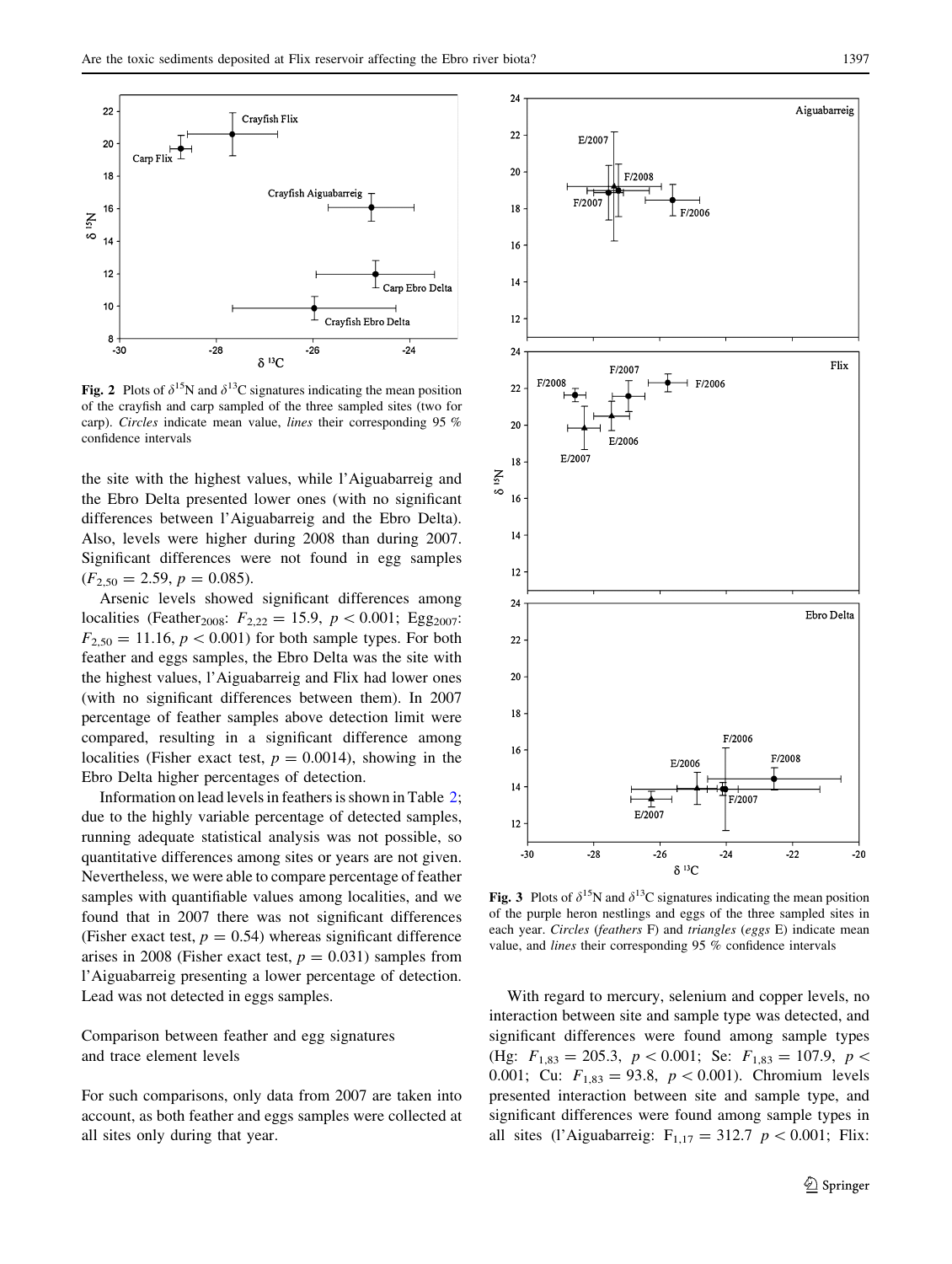<span id="page-7-0"></span>

Fig. 4 Plots of mercury and selenium concentrations (given on a logarithmic scale) indicating the mean position of the purple heron nestlings and eggs of the three sampled sites in each year. Circles (feathers F) and triangles (eggs E) indicate mean value, and lines their corresponding 95 % confidence intervals

 $F_{1,25} = 42.93$ ,  $p < 0.001$ ; Delta:  $F_{1,39} = 324.52$ ,  $p <$ 0.001). Metal levels followed the same pattern in all sites, such that mercury and copper levels were higher in feather than in egg samples, while selenium and chromium levels presented the opposite pattern. Arsenic levels were equivalent in both sample types. Arsenic levels were not compared due to the small percentage of detected samples in feather.

Regarding nitrogen signatures, differences were found among sample types  $(F_{1,82} = 5.3, p = 0.024)$ . Nitrogen

signatures followed the same pattern as mercury and copper, being higher in feather than in egg samples. On the other hand, carbon signatures presented a significant interaction between locality and sample type. Significant differences were found between sample type in Flix and Ebro Delta (<sup>13</sup>C<sub>Flix</sub>:  $F_{1,25} = 18.4, p < 0.001, \delta^{13}C_{\text{Delta}}$ .  $F_{1,39} = 27.8$ ,  $p < 0.001$ ) but were not found at l'Aiguabarreig ( $\delta^{13}C$  l'Aiguabarreig:  $F_{1,17} = 0.3$ ,  $p = 0.623$ ). Signatures were higher in feather samples at Flix and the Ebro Delta.

## Discussion

Nitrogen signatures are used to estimate trophic level, although the ratios can be affected by several factors, such as the food-chain length in a given ecosystem or by environmental differences in the baseline (Cabana and Rasmussen [1994\)](#page-10-0). The latter seems to be the case of this study, as the outstanding differences found between the riverine localities (Flix and l'Aiguabarreig) and the Ebro Delta apparently relied on baseline differences, likely caused by the eutrophication of the river. Both riverine sites are located at reservoirs, with marked eutrophication indicated also by the higher  $\delta^{15}N$  of the main purple heron prey (see Fig. [2](#page-6-0)). A similar situation was observed in little egret (Egretta garzetta) from Chikly island (Abdennadher et al. [2011\)](#page-9-0), exposed to eutrophication and food-web enrichment in nitrogen rich sewage. On the other hand, purple heron  $\delta^{15}N$  signatures from the Ebro Delta resemble those of the freshwater tern species that inhabit this area (Cotin et al. [2011\)](#page-10-0), where the continuous water flow into rice fields and lakes probably prevents eutrophication. The possibility that the  $\delta^{15}N$  differences are caused by changes in diet is ruled out as regurgitates from all localities presented the same prey species, mainly crayfish and carp (J. Cotin, personal observation). Therefore, although  $\delta^{15}N$ signatures reflect trophic level, the changes observed among the different localities are based on differences in the baseline. Carbon signatures maintain the same pattern between sites each year, although slight differences can be observed between years. The values reflect riverine and deltaic habitats, being around  $-24$  ‰ for the Ebro Delta freshwater habitats (Cotin et al. [2011\)](#page-10-0). Observed changes between years in riverine localities are probably due to the highly dynamic nature of the Ebro River. Annual changes at the Ebro Delta are probably related to a partial shift to more brackish feeding areas, such as the coastal lagoons, as habitats influenced by the sea present a higher isotopic ratio than freshwater habitats (Michener and Schell [1994](#page-11-0)). This fact is reflected in the higher variability of carbon signatures found in the Ebro Delta. The combined use of nitrogen and carbon signatures helps to discriminate well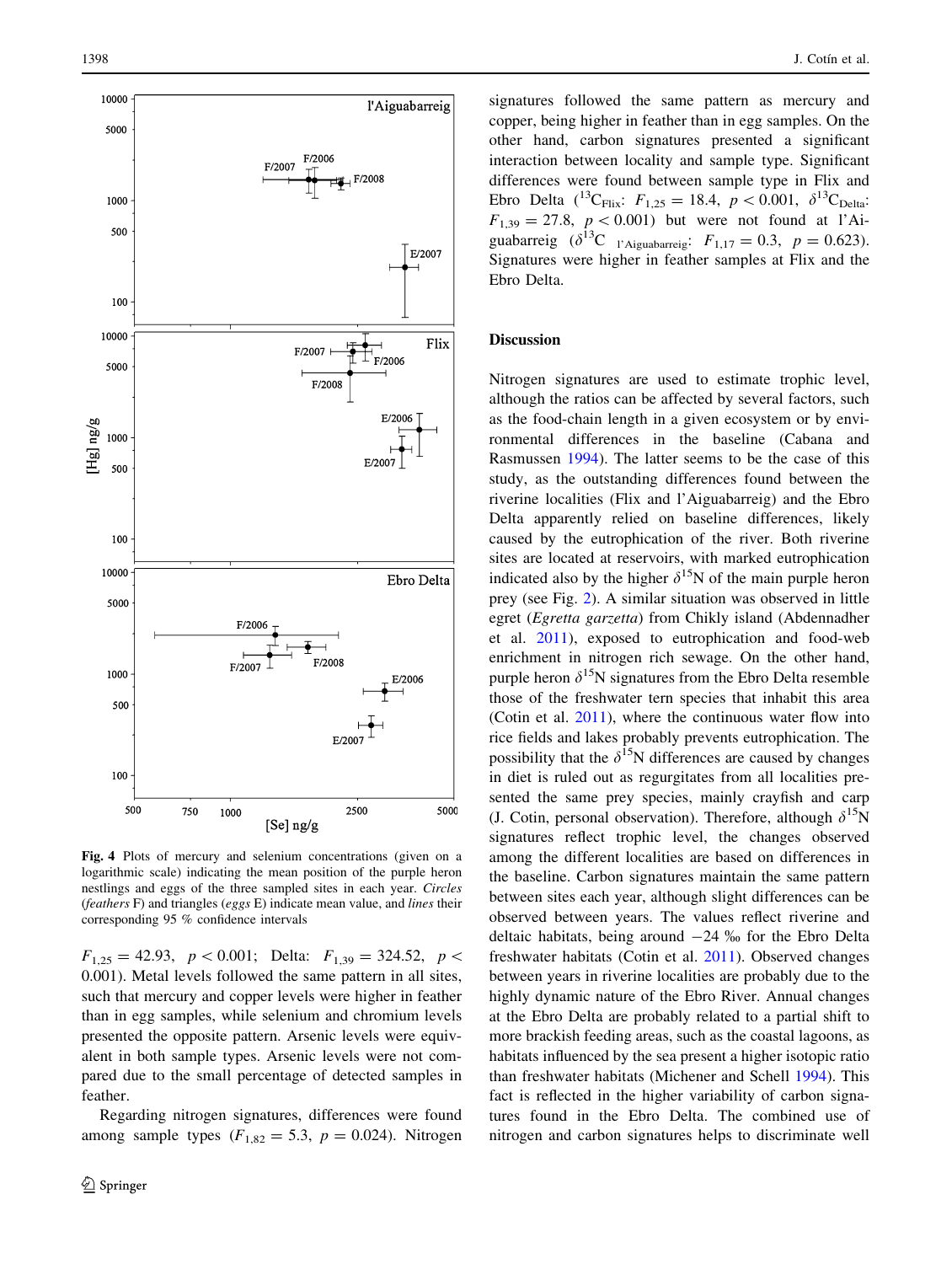enough riverine and deltaic ecosystems (high nitrification in the river and lower carbon signatures in the delta).

When comparing egg and nestling feather samples, Burger et al. [\(2009](#page-10-0)) found no differences in their usefulness as bioindicators of contamination in herons, although other studies found nestling feathers more representative of regional pollution, as egg samples may be influenced to a different extent by the female body burden accumulated during the wintering or migration period (DesGranges et al. [2009;](#page-10-0) Hughes et al. [1997](#page-11-0)). Nevertheless, as the purple heron is considered an income breeder (Hobson et al. [2000](#page-11-0); Ruiz et al. [1998\)](#page-11-0) differences between egg and feather samples are probably due to routing. Moreover, feathers reflect the narrower diet offered to the chicks by their parents and, in a small and unknown percentage, the transfer of some of the female's burden into the egg. Accordingly, both samples would be reliable bioindicators, although the lower variability shown by the isotopic data and the higher levels observed in most of the trace elements analysed (except for chromium, but especially selenium, as this element is appreciably transferred to eggs (Focardi et al. [1988;](#page-10-0) Sell [1977](#page-11-0)) suggest that feather samples may be a more accurate bioindicator. Also, from a conservational perspective, sampling nestling feathers is more respectful to heron populations, provided that sampling protocols follow certain conditions while entering heron colonies, which are highly sensitive to human disturbance.

Although some differences were found in chromium and arsenic, levels are very similar in all sites. Chromium levels detected at Flix could be slightly influenced by the toxic muds and arsenic probably is higher at the Ebro Delta due to a partial use of foraging habitats influenced by the sea, as it has been seen in other species inhabiting this area (unpublished data). Arsenic and chromium levels are below toxic levels and within those reported for several bird species, including herons (Burger and Gochfeld [2009](#page-10-0); Padula et al. [2010\)](#page-11-0), and lead levels are below those causing adverse reproductive effects (around 4,000 ng/g in feathers reported by (Burger and Gochfeld [2000\)](#page-10-0). Although hunting activities using lead shot are high at the Ebro Delta, herons are generally not at risk from this source, as they do not normally ingest lead pellets.

Regarding copper, shifts in concentrations among years could reflect the dynamics of the river. This metal seems to be equally available in all the habitats, and year to year variations could be explained by the use of copper sulphate in agriculture. Levels reported are far below toxic levels (Attia et al. [2011](#page-9-0)).

Eggs are good bioindicators of selenium (Ohlendorf et al. [2011\)](#page-11-0) and levels are higher at riverine sites than at the Ebro Delta. Therefore, the river is probably affected by other sources of selenium rather than the polluted sediments. Although feathers are poor indicators of this pollutant (Ohlendorf and Heinz [2011](#page-11-0)), the higher levels found at Flix seems to indicate a slight effect from this site on herons.

Avian embryos are very sensitive to the toxic effects of selenium, which is reflected by reduced hatchability of fertile eggs and teratogenic development of embryos (Janz et al. [2010](#page-11-0).). Although the threshold at which negative impacts occur in birds is widely disputed, Ohlendorf and Heinz ([2011\)](#page-11-0) recommended levels higher than 12 mg/kg dry weight as a concentration associated with elevated probability for reduced egg hatchability in sensitive and moderately sensitive species and levels lower than 3.0 mg/ kg as a mean concentration for background conditions. Our values don't reach that threshold, but are in all cases above the range of those reported in little egret eggs and feathers in Pakistan (Boncompagni et al. [2003](#page-10-0)), feathers of blackcrowned night heron (Nycticorax nycticorax) in USA, (Golden et al. [2003](#page-10-0)) breast feathers from several heron species from Hong Kong and Szechuan (Burger and Gochfeld [1993](#page-10-0)) and among the highest ever reported for a heron species, although a negative impact cannot be certain, as thresholds levels in feathers are not clear (Ohlendorf and Heinz [2011\)](#page-11-0).

Concerning mercury, Flix presented the highest concentrations among the studied sites, meaning that the amount of mercury leaching from the toxic muds into the Ebro River ecosystem is high and continous at Flix Reservoir, as the concentrations are stable through the years even in a highly dynamic ecosystem as the Ebro River, as also shown in a study conducted with zebra mussel (Carrasco et al. [2008\)](#page-10-0). The only change in this pattern was during 2008, in which some of the individuals from Flix site may have been feeding upstream, away from the main mercury input, as reflected by the lower levels in nestling feathers. Levels detected at l'Aiguabarreig are much higher than the ones expected for a 'reference' site, so this area must also be affected by other sources of mercury. Even the Ebro Delta, situated 90 km from the Flix site, shows intermediate levels that may be explained by the sediments being carried downstream. Purple heron show relatively high concentrations at this site, as other bird species foraging at the same area have already shown (Cotin et al. [2011](#page-10-0)).

The high mercury levels detected at Flix are of special concern, with purple heron nestlings having values as high as 13,600 ng/g in feathers, which is within the alerting range, as concentrations of mercury between 5,000 and 15,000 ng/g in feathers have been related to adverse effects on growth and reproduction in birds (Eisler [1987](#page-10-0)). In fact, adverse effects have already been pointed out in previous studies for this breeding population, which in part may be due to the fact that heron embryos have been reported to be highly sensitive to mercury (Heinz et al. [2009\)](#page-10-0). The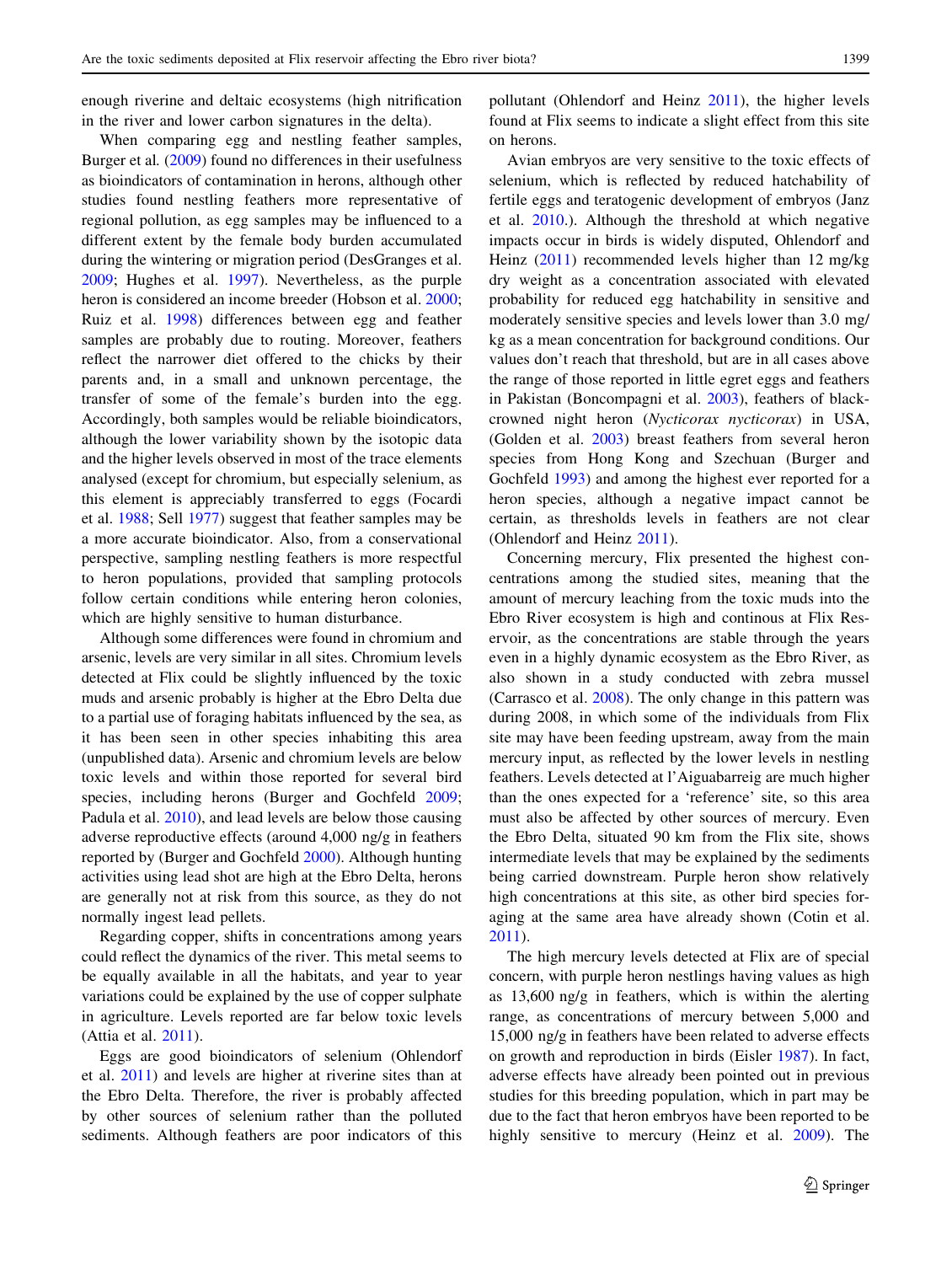<span id="page-9-0"></span>elevated levels of micronuclei in peripheral erythrocytes (Quiros et al. [2008\)](#page-11-0) and the reduced blood antioxidant defenses (Barata et al. 2010) are some of the physiological stress responses that these birds have developed to pollution. Also, other species in this ecosystem, including zebra mussels, crayfish and several fish species, have shown effects from this pollutant (Benejam et al. [2010](#page-10-0); Faria et al. [2010;](#page-10-0) Navarro et al. [2009;](#page-11-0) Suarez-Serrano et al. [2010\)](#page-11-0).

Finally, it should be noted that mercury levels found in nestling feathers at Flix are far higher than the ones found for little egret in Pakistan (Boncompagni et al. [2003\)](#page-10-0) and Hong Kong (Connell et al. [2002](#page-10-0)) or several heron species from China (Burger and Gochfeld [1993\)](#page-10-0) and even higher than those reported for little egret and night heron feathers in the Axios Delta, Greece (Goutner and Furness [1997\)](#page-10-0) and northern Italy (Fasola et al. [1998](#page-10-0)). Higher levels have been found in heron species in the Everglades, USA (Frederick et al. [2004](#page-10-0)), but feathers were taken from adult birds conserved in museums, which probably reflect bioaccumulation. High values of mercury in blood were found for some years in the Carson River (Nevada) for two heron species, snowy egret (Egretta thula) and black-crowned night heron (Henny et al. [2007\)](#page-11-0), but to our knowledge, mercury levels detected in purple heron at the Flix site are the highest ever reported in nestlings feathers of a heron species.

#### **Conclusions**

- Nitrogen signatures reflect trophic level, but differences among localities are greatly influenced by baseline values, being higher in the riverine sites than in the delta. Nitrogen together with carbon signatures adequately distinguish riverine and deltaic ecosystems (high nitrification in the river and lower carbon signatures in the delta).
- Eggs and nestling feathers of purple herons have demonstrated their usefulness as bioindicators for trace element pollution in the river biota. Nestling feathers, which are grown from dietary items provided by parents in the surroundings of the colony, show pollutant impacts on a local basis. Moreover, since chicks belong to a homogeneous age-class, the effects of age-related bioaccumulation on pollutant levels are expected to be negligible.
- Eggs and nestling feathers of purple herons have demonstrated their usefulness as bioindicators for trace element pollution in the river biota. Nestling feathers, which are grown from dietary items provided by parents in the surroundings of the colony, show pollutant impacts on a local basis. Moreover, since chicks belong to a homogeneous age-class, the effects

of age-related bioaccumulation on pollutant levels are expected to be negligible.

- Mercury is highly influenced by the polluted sediments at Flix reservoir, while selenium and especially copper concentrations probably derive from other sources.
- Although most of the trace element content of purple heron samples are below alerting values, the high mercury levels from the Flix site pose potential risks for these birds and are among the highest ever reported.
- From our study it is apparent that in highly dynamic ecosystems as the Ebro River and its Delta, a series of study years is necessary to properly understand pollutant spatio-temporal changes, so a long-term monitoring programme of the purple heron population at Flix is recommended to advise the effect of the toxic muds, particularly during and after their removal which could result in a increased bioavailability of mercury for river biota.

Acknowledgments We dedicate this work to the memory of Xavier Ruiz, who passed away on 27th April 2008. The authors wish to acknowledge the kindly cooperation of the personnel at the Reserva Natural de Sebes (Flix), Parc Natural del Delta de l'Ebre and Estacio´ Biològica de l'Aiguabarreig for the facilities during fieldwork. Thanks are given to Sergi Ferrer and the staff at the Serveis Cient $ificotècnics$  (UB, Spain) for their help during the sample collection and laboratory analysis and to Gretchen Wagner for her suggestions and corrections of the English draft. Javier Cotin was supported by a BRD grant from the Universitat de Barcelona (Spain). This work was funded by the project 'Metalls pesants i organoclorats en el curs inferior i delta del riu Ebre: La ornitofauna com a bioindicadora.' (Ministry of the Environment, Spain, the Catalan Water Agency, Department of the Environment and Housing, Catalan Government) and by Spanish MEyC grant project CGL2008-05448-C02-01/02/ BOS.

#### References

- Abdennadher A, Ramirez F, Romdhane MS, Ruiz X, Jover L, Sanpera C (2011) Little egret (Egretta garzetta) as a bioindicator of trace element pollution in Tunisian aquatic ecosystems. Environ Monit Assess 1–4:677–684
- Attia YA, Abdalah AA, Zeweil HS, Bovera F, El-Din AAT, Araft MA (2011) Effect of inorganic or organic copper additions on reproductive performance, lipid metabolism and morphology of organs of dual-purpose breeding hens. Arch Geflugelkd 3: 169–178
- Baker SD, Sepulveda MS (2009) An evaluation of the effects of persistent environmental contaminants on the reproductive success of great blue herons (Ardea herodias) in Indiana. Ecotoxicology 3:271–280
- Baos R, Jovani R, Pastor N, Tella J, Jimenez B, Gomez G (2006) Evaluation of genotoxic effects of heavy metals and arsenic in wild nestling white storks (Ciconia ciconia) and black kites (Milvus migrans) from southwestern Spain after a mining accident. Environ Toxicol Chem 10:2794–2803
- Barata C, Fabregat MC, Cotin J, Huertas D, Sole M, Quiros L, Sanpera C, Jover L, Ruiz X, Grimalt JO, Piña B (2010) Blood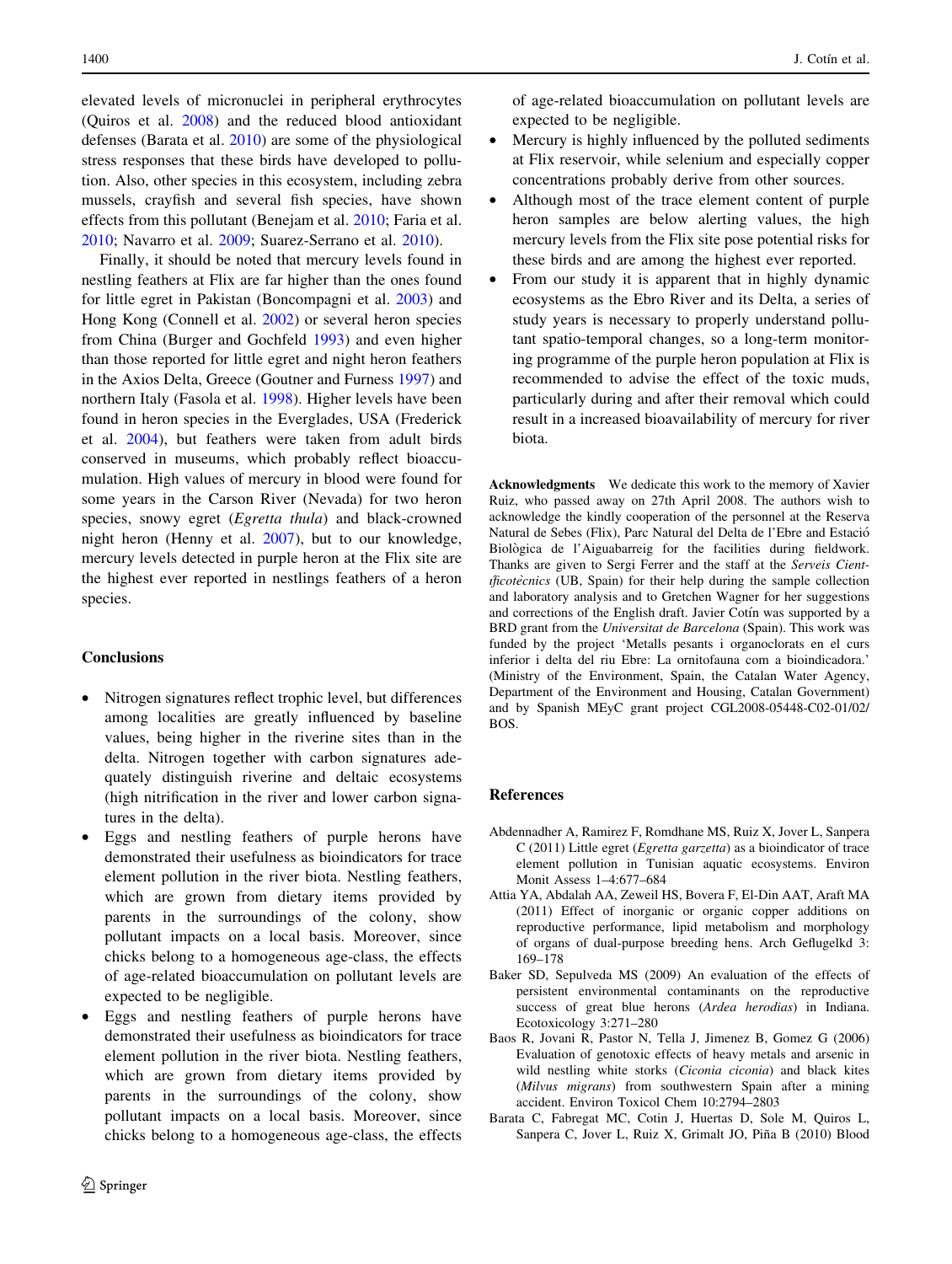<span id="page-10-0"></span>biomarkers and contaminant levels in feathers and eggs to assess environmental hazards in heron nestlings from impacted sites in Ebro basin (NE Spain). Environ Pollut 3:704–710

- Benejam L, Benito J, Garcia-Berthou E (2010) Decreases in condition and fecundity of freshwater fishes in a highly polluted reservoir. Water Air Soil Pollut 1–4:231–242
- Benito V, Devesa V, Munoz O, Suner M, Montoro R, Baos R, Hiraldob F, Ferrer M, Fernandez M, Gonzalez MJ (1999) Trace elements in blood collected from birds feeding in the area around Donana National Park affected by the toxic spill from the Aznalcollar mine. Sci Total Environ 1–3:309–323
- Boncompagni E, Muhammad A, Jabeen R, Orvini E, Gandini C, Sanpera C, Ruix X, Fasola M (2003) Egrets as monitors of tracemetal contamination in wetlands of Pakistan. Arch Environ Contam Toxicol 3:399–406
- Bosch C, Olivares A, Faria M, Navas JM, del Olmo I, Grimalt JO, Pina B, Barata C (2009) Identification of water soluble and particle bound compounds causing sublethal toxic effects. A field study on sediments affected by a chlor-alkali industry. Aquat Toxicol 1:16–27
- Burger J, Gochfeld M (1993) Heavy-metal and selenium levels in feathers of young egrets and herons from Hong-Kong and Szechuan, China. Arch Environ Contam Toxicol 3:322–327
- Burger J, Gochfeld M (2000) Effects of lead on birds (Laridae): a review of laboratory and field studies. J Toxicol Environ Health 2:59–78
- Burger J, Gochfeld M (2009) Comparison of arsenic, cadmium, chromium, lead, manganese, mercury and selenium in feathers in bald eagle (Haliaeetus leucocephalus), and comparison with common eider (Somateria mollissima), glaucous-winged gull (Larus glaucescens), pigeon guillemot (Cepphus columba), and tufted puffin (Fratercula cirrhata) from the Aleutian Chain of Alaska. Environ Monit Assess 1–4:357–367
- Burger J, Nisbet ICT, Gochfeld M (1992) Metal levels in regrown feathers—assessment of contamination on the wintering and breeding grounds in the same individuals. J Toxicol Environ Health 3:363–374
- Burger J, Gochfeld M, Jeitner C, Burke S, Volz CD, Snigaroff R, Snigaroff D, Shukla T, Shukla S (2009) Mercury and other metals in eggs and feathers of glaucous-winged gulls (Larus glaucescens) in the Aleutians. Environ Monit Assess 1–4: 179–194
- Cabana G, Rasmussen J (1994) Modeling food-chain structure and contaminant bioaccumulation using stable nitrogen isotopes. Nature 6503:255–257
- Carrasco L, Diez S, Soto D, Catalan J, Bayona J (2008) Assessment of mercury and methylmercury pollution with zebra mussel (*Dre*issena polymorpha) in the Ebro River (NE Spain) impacted by industrial hazardous dumps. Sci Total Environ 1:178–184
- Carrasco L, Benejam L, Benito J, Bayona JM, Diez S (2011) Methylmercury levels and bioaccumulation in the aquatic food web of a highly mercury-contaminated reservoir. Environ Int 7:1213–1218
- Champoux L, Rodrigue J, Trudeau S, Boily MH, Spear PA, Hontela A (2006) Contamination and biomarkers in the great blue heron, an indicator of the state of the St. Lawrence River. Ecotoxicology 1:83–96
- Cherel Y, Le Corre M, Jaquemet S, Menard F, Richard P, Weimerskirch H (2008) Resource partitioning within a tropical seabird community: new information from stable isotopes. Mar Ecol Prog Ser 366:281–291
- Connell D, Wong B, Lam P, Poon K, Lam M, Wu R (2002) Risk to breeding success of Ardeids by contaminants in Hong Kong: evidence from trace metals in feathers. Ecotoxicology 1:49–59
- Connell D, Fung C, Minh T, Tanabe S, Lam P, Wong B (2003) Risk to breeding success of fish-eating Ardeids due to persistent

organic contaminants in Hong Kong: evidence from organochlorine compounds in eggs. Water Res 2:459–467

- Cotin J, García-Tarrasón M, Sanpera C, Jover L, Ruiz X (2011) Sea, freshwater or saltpans? Foraging ecology of terns to assess mercury inputs in a wetland landscape: the Ebro Delta. Estuar Coast Shelf Sci 1:188–194
- De Luca-Abbott S, Wong B, Peakall D, Lam P, Young L, Lam M (2001) Review of effects of water pollution on the breeding success of waterbirds, with particular reference to Ardeids in Hong Kong. Ecotoxicology 6:327–349
- DesGranges J, Rodrigue J, Champoux L (2009) Geographic distribution of selected contaminants in great blue herons from the St. Lawrence River system, Quebec (1989–1994). Can Wildl Serv Occas Paper 116:1–18
- Eisler R (1987) Mercury hazards to fish, wildlife, and invertebrates: a synoptic review. U.S. Fish and Wildlife Service Biological Report 85(1.10)
- Faria M, Huertas D, Soto D, Grimalt J, Catalan J, Riva M (2010) Contaminant accumulation and multi-biomarker responses in field collected zebra mussels (Dreissena polymorpha) and crayfish (Procambarus clarkii), to evaluate toxicological effects of industrial hazardous dumps in the Ebro river (NE Spain). Chemosphere 3:232–240
- Fasola M, Movalli PA, Gandini C (1998) Heavy metal, organochlorine pesticide, and PCB residues in eggs and feathers of herons breeding in northern Italy. Arch Environ Contam Toxicol 1:87–93
- Fernandez M, Alonso C, Gonzalez M, Hernandez L (1999) Occurrence of organochlorine insecticides, PCBs and PCB congeners in waters and sediments of the Ebro River (Spain). Chemosphere 1:33–43
- Focardi S, Fossi C, Lambertini M, Leonzio C, Massi A (1988) Longterm monitoring of pollutants in eggs of yellow-legged herring gull from Capraia Island (Tuscan Archipelago). Environ Monit Assess 1:43–50
- Folch J, Lees M, Stanley GHS (1957) A simple method for the isolation and purification of total lipides from animal tissues. J Biol Chem 1:497–509
- Forero MG, Hobson KA (2003) Using stable isotopes of nitrogen and carbon to study seabird ecology: applications in the Mediterranean seabird community. Scientia Marina 67:23–32
- Forero MG, Gonzalez-Solis J, Hobson KA, Doncazar JA, Bertellotti M, Blanco G, Bortolotti GR (2005) Stable isotopes reveal trophic segregation by sex and age in the southern giant petrel in two different food webs. Mar Ecol Prog Ser 296:107–113
- Frederick PC, Hylton B, Heath JA, Spalding MG (2004) A historical record of mercury contamination in southern Florida (USA) as inferred from avian feather tissue. Environ Toxicol Chem 6:1474–1478
- Golden NH, Rattner BA, McGowan PC, Parsons KC, Ottinger MA (2003) Concentrations of metals in feathers and blood of nestling black-crowned night-herons (Nycticorax nycticorax) in Chesapeake and Delaware Bays. Bull Environ Contam Toxicol 2:385–393
- Gomez G, Baos R, Gomara B, Jimenez B, Benito V, Montoro R (2004) Influence of a mine tailing accident near Donana National Park (Spain) on heavy metals and arsenic accumulation in 14 species of waterfowl (1998 to 2000). Arch Environ Contam Toxicol 4:521–529
- Goutner V, Furness RW (1997) Mercury in feathers of little egret Egretta garzetta and night heron Nycticorax nycticorax chicks and in their prey in the Axios Delta, Greece. Arch Environ Contam Toxicol 2:211–216
- Heinz GH, Hoffman DJ, Klimstra JD, Stebbins KR, Kondrad SL, Erwin CA (2009) Species differences in the sensitivity of avian embryos to methylmercury. Arch Environ Contam Toxicol 1:129–138